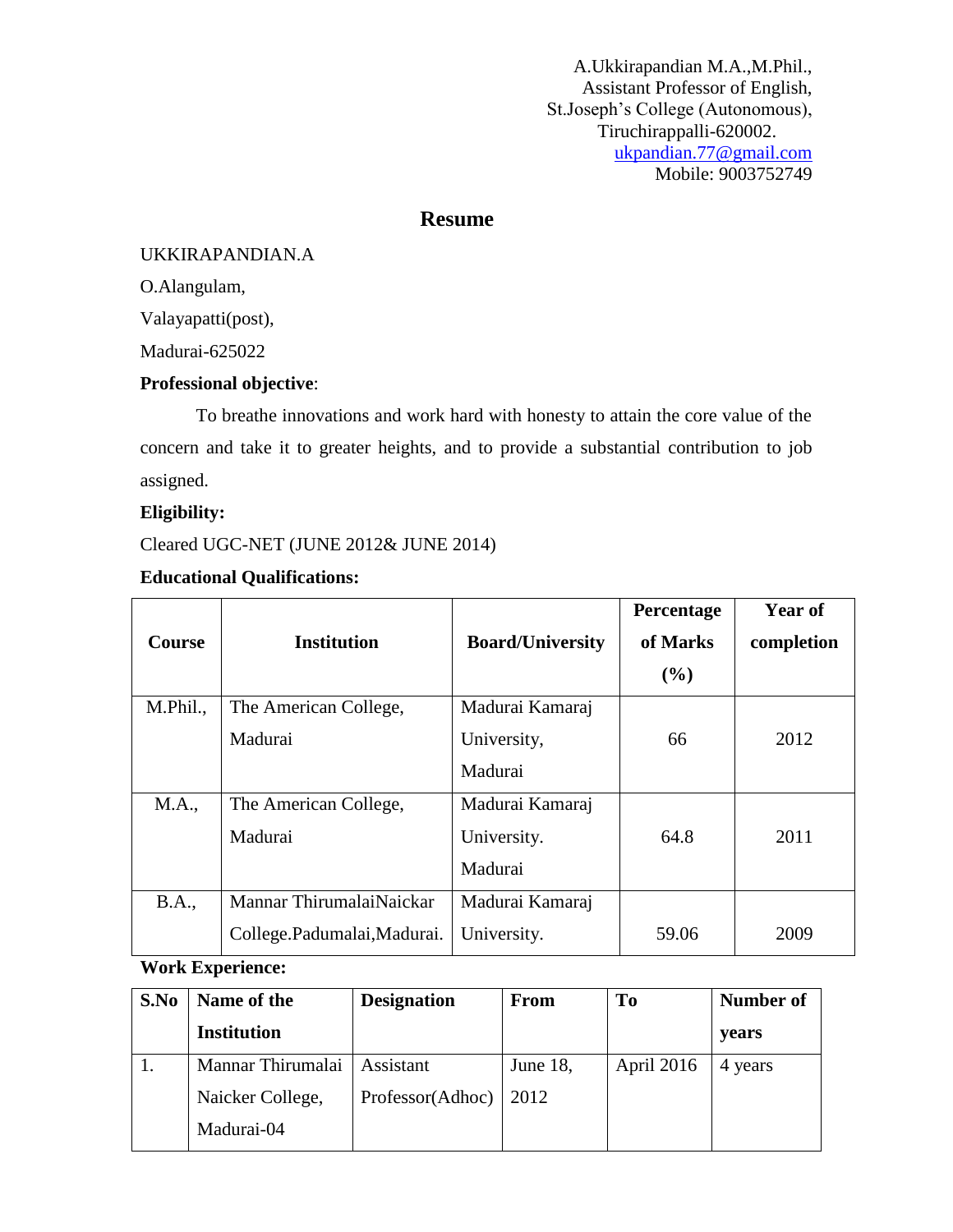| St.Joseph's  | Assistant         | June 18, | Till date | 2 years $& 3$ |
|--------------|-------------------|----------|-----------|---------------|
| College      | Professor (Shift- | 2016     |           | months        |
| (Autonomous) |                   |          |           |               |
| Trichy-02    |                   |          |           |               |

### **Research:**

Pursuing PhD under the guideship of Dr. J. John Sekar, Head and Associate Professor & Research Department of English, The American College.

## **Papers published with ISBN**

- $\triangleright$  Acquisition of Language Skills Through Audio-visual Aids (ISBN: 978-93-81658-00-0).
- $\triangleright$  Acquisition of Communication Skills (ISBN: 97881 898 43 465)

## **Paper published in journal**

 $\triangleright$  Innovative Strategies for the Acquisition of Pronunciation Skills in

English. **[volume-13. The English Classroom. Bi-annual journal. RIESI]**

## **Sessions Chaired:**

- In A One-Day National Seminar for Students on 'Multifarious voices of Indian Women Writers' at St. Joseph's Collge ( Autonomous), Trichy.
- In A One-day National Seminar on 'Literature of The Marginalized' at St. Joseph's College ( Autonomous), Trichy.

## **Papers Presented:**

- $\triangleright$  On 'Innovative Strategies for the Acquisition of Pronunciation Skills in English' in An All India Seminar at RIESI, Bangaluru.
- On 'Acquisition of Communication skills' in 'National Conference on English for Empowerment, at VEL TECH Technical University, Chennai.
- $\triangleright$  On 'The Theme of Dislocation in Amithav Ghosh's The Shadow Lines' in a Regional Level Colloquium at V.V.V College for women, Virudhunagar.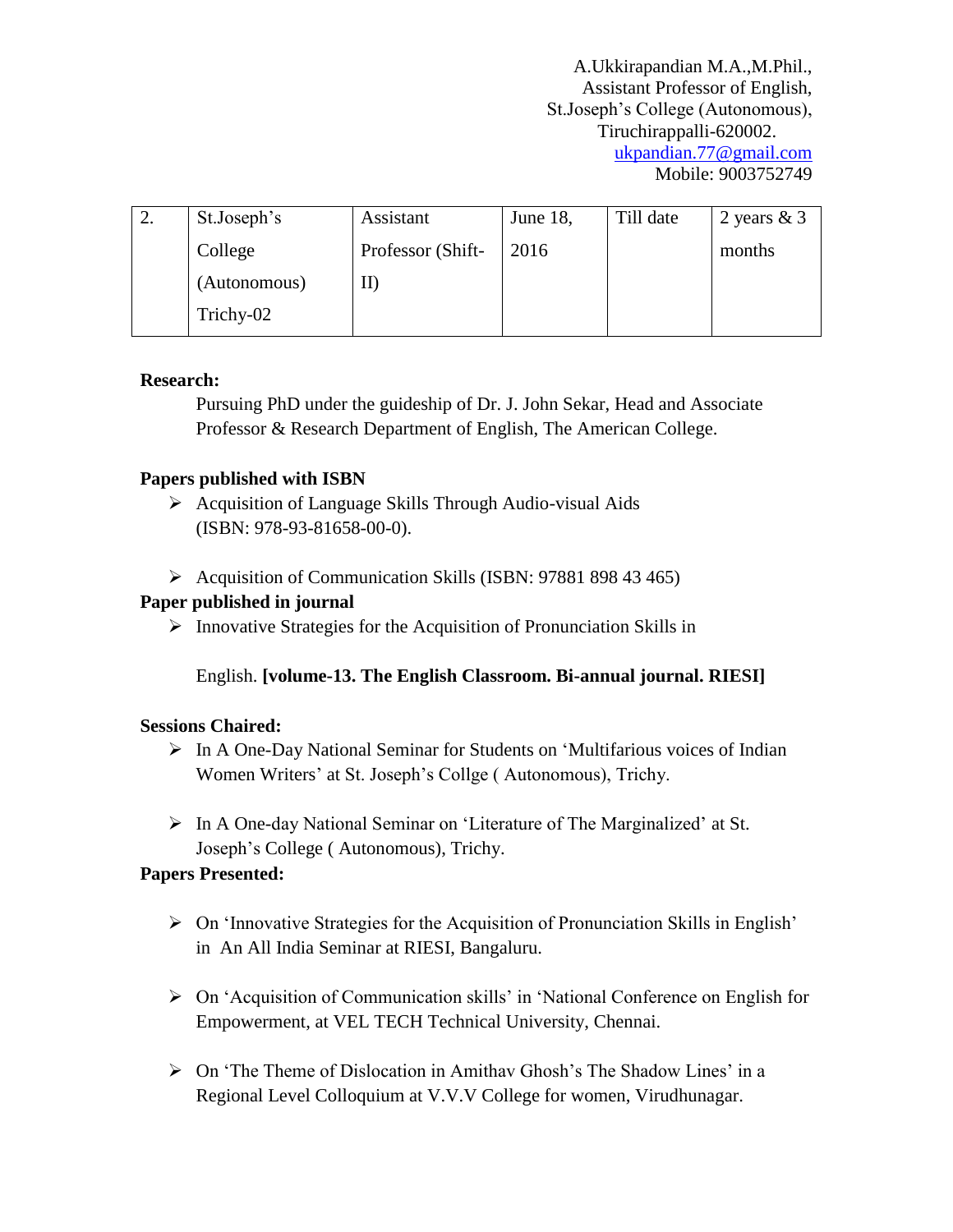- $\triangleright$  On 'Mockery of Democracy in Aravind Adiga's The White Tiger' in a National level seminar at S. Vellaichamy Nadar College, Madurai.
- On 'Communication An Exploration' in National Seminar at Mannar Thirumalai Naicker College, Madurai.
- On 'Acquisition of Language skills Through Audio-Visual Aids' in International Conference of Teacher Educators at St. Ignatius' College of Education, Palayamkottai.
- On 'English Language and Literature for Literary Translation' in UGC sponsored National level seminar on Occupational English at S.F.R College, Sivakasi.
- On 'English for Translation as Profession' in Second National Scholars meet Interactive Seminars at J's Academy, Nagerkovil.

#### **Workshops attended:**

- Workshop on **Drama in Classroom,** organised by the US Consulate General, Chennai.
- International Workshop on **Inter-culturalism**, organized by the SCILET, The American College and the Institute of Inter – Cultural Communication, Hildeshein University, Germany.
- UGC sponsored Workshop on **Research Methodology** at the Gandhigram Rural Institute, Deemed University, Gandhigram.
- International Workshop on 'Communicating Third Space: A Special Reference to African Literature' at Mannar Thirumalai Naicker College, Madurai.
- UGC sponsored National Level Workshop on 'Commutainment' at E.M.G. Yadava Women's College, Madurai.
- One Day State Level Workshop on 'Postcolonial Aura and The Celebration of the Other' at Mannar Thirumalai Naicker College, Madurai.

#### **Conferences attended:**

 An International Conference on 'Re- Interpreting Shakespeare' at St.Joseph's College (Autonomous), Trichy.